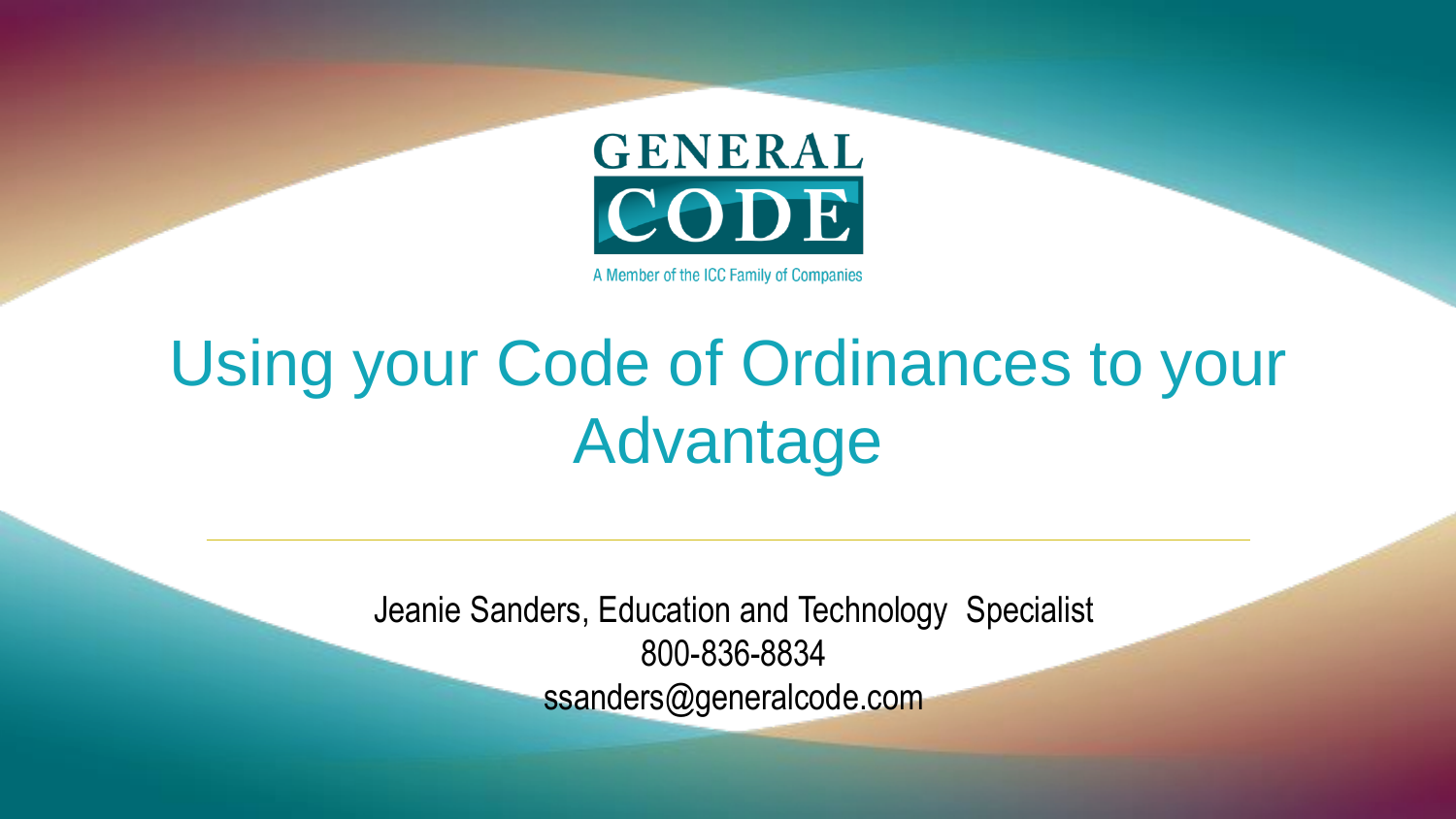#### Improve Transparency with Public Documents

> Side by side with your [Code](https://ecode360.com/XX9100). >Make available immediately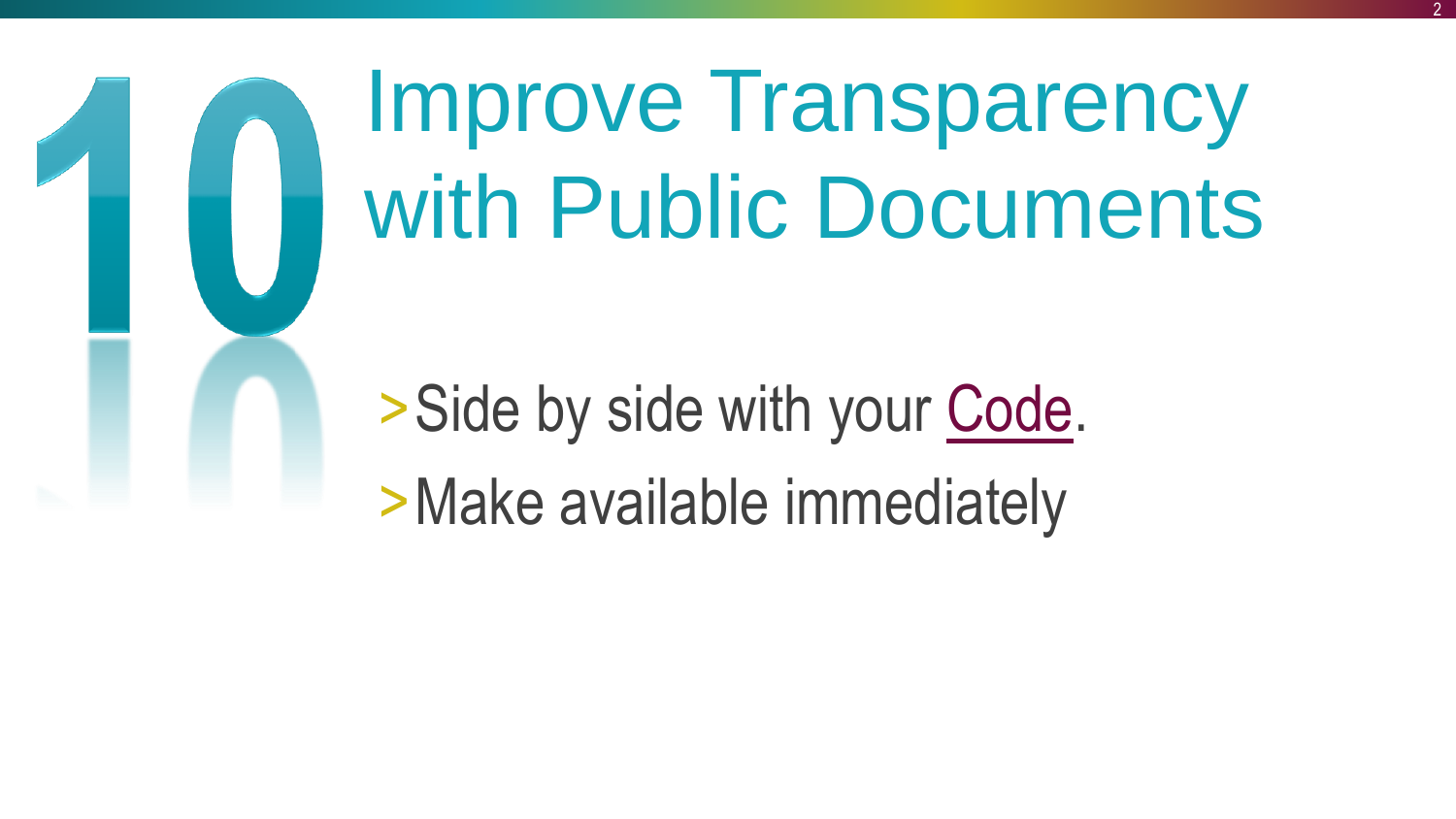

#### Stay Current, Keep Everyone Informed

[>New Laws](https://ecode360.com/BE0790) viewable and searchable with your Code

3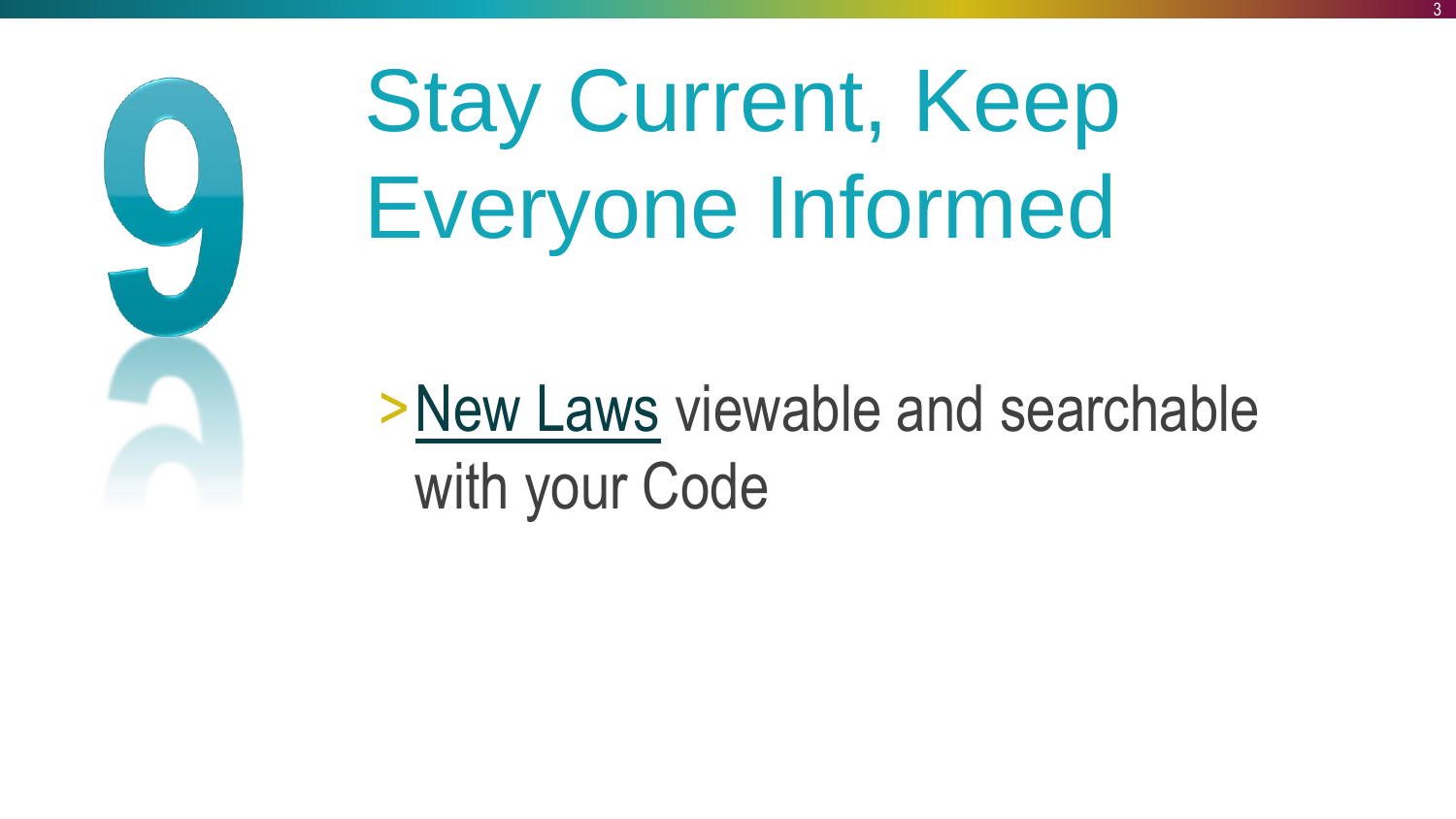

## Save Time, Search One Location

4

[>Spans](https://ecode360.com/EA2109) your Code, Public Documents and New Legislation >Filterable for quick results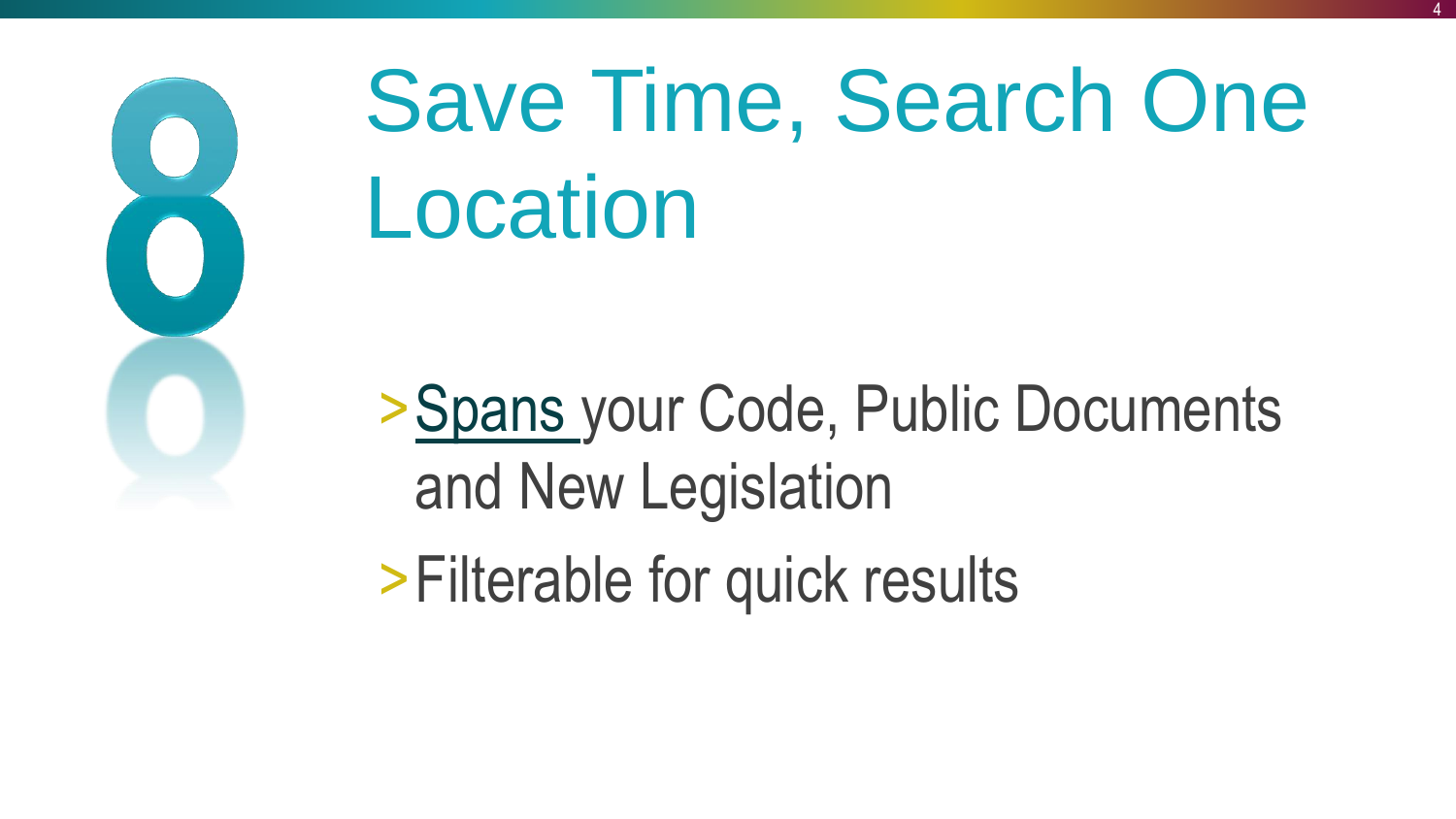

# Always Available: Anytime, Anywhere

#### >App for Phones and Tablets.

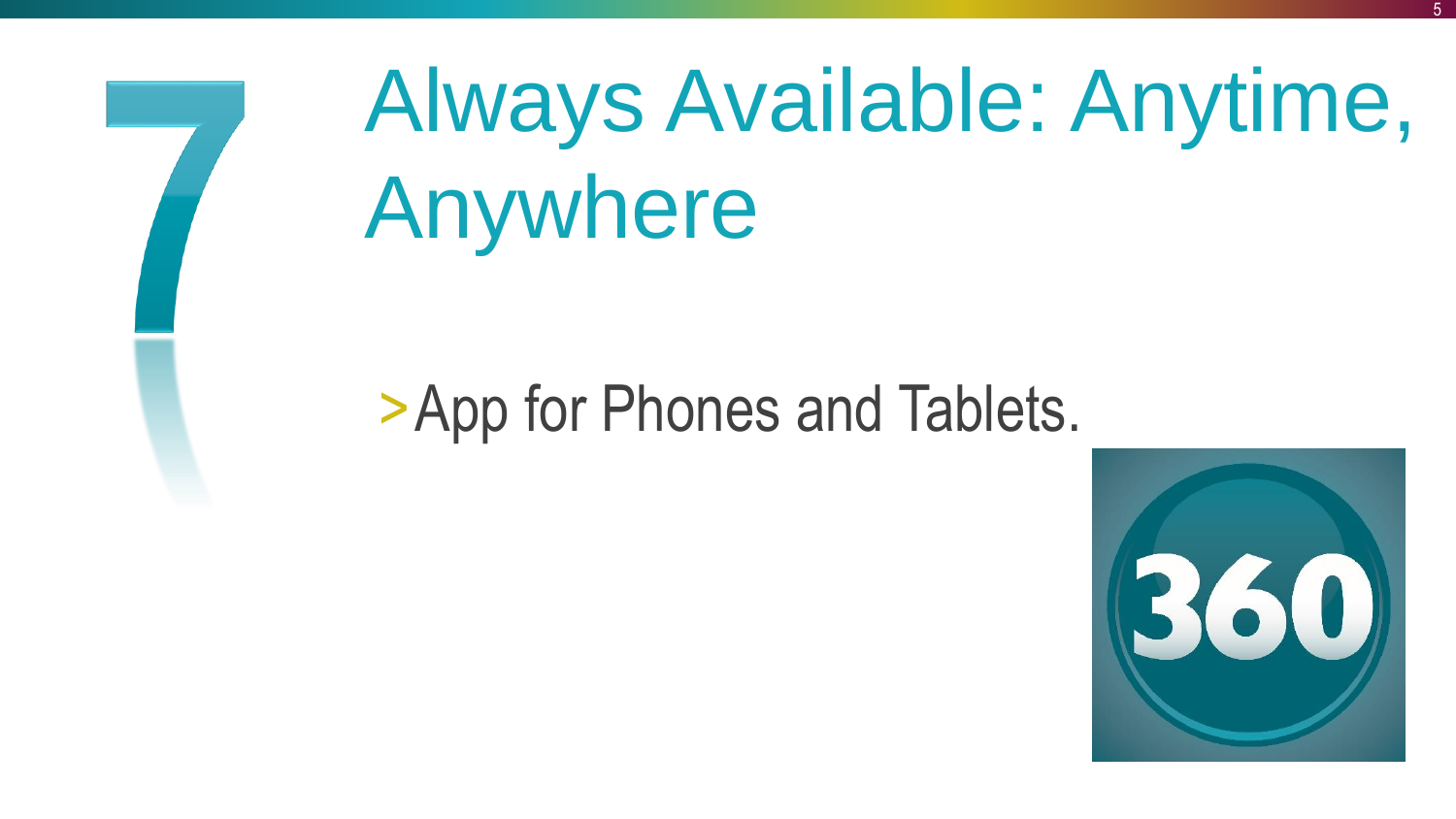

# One-Stop: Code, Forms, Permits, and Applications

>One location to read information and download applicable [documents](https://ecode360.com/27597829)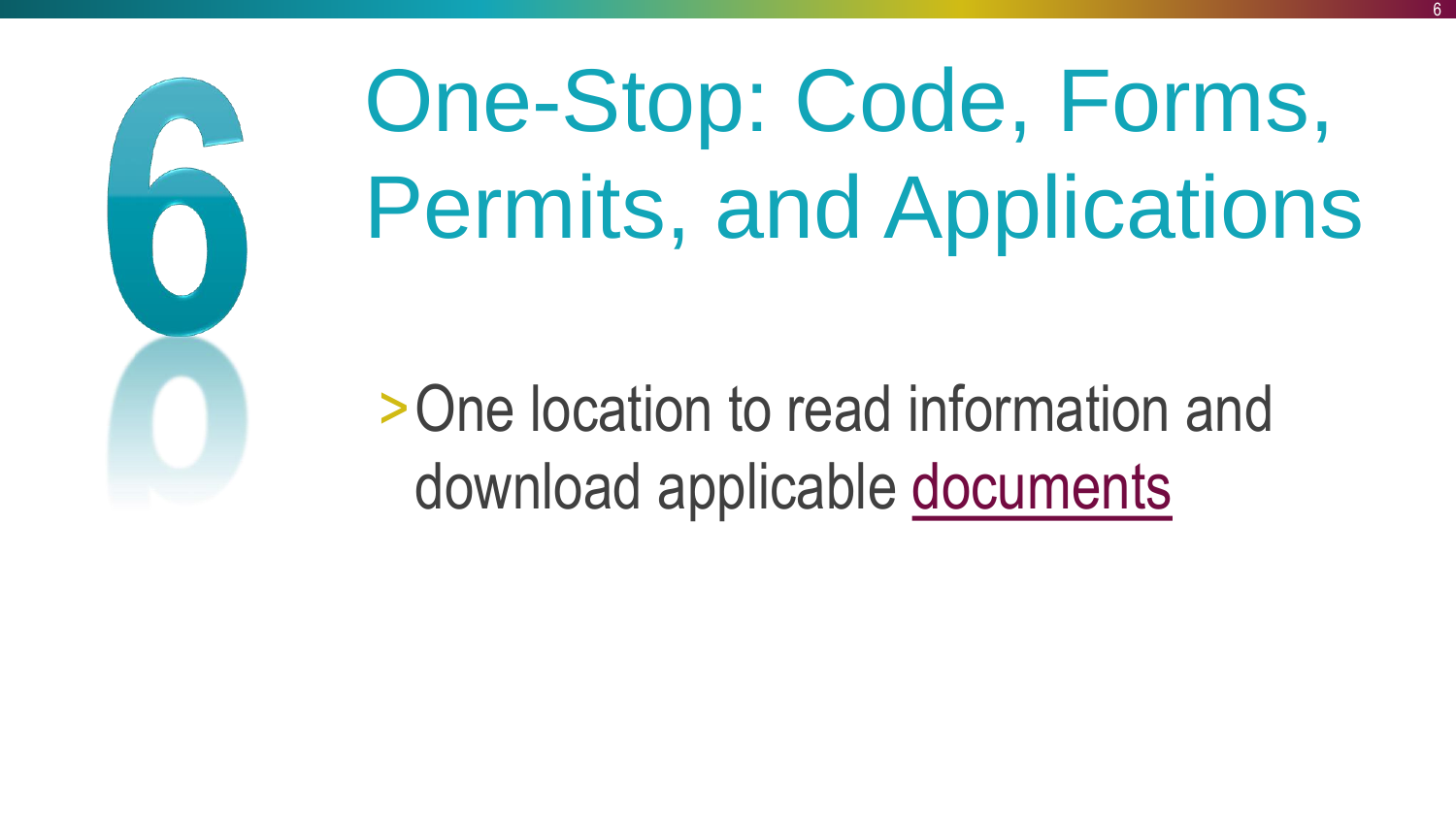

#### Draft New Legislation **Quicker**

7

>Download [Legislation t](https://ecode360.com/CU3602)o Word, and begin editing for your needs.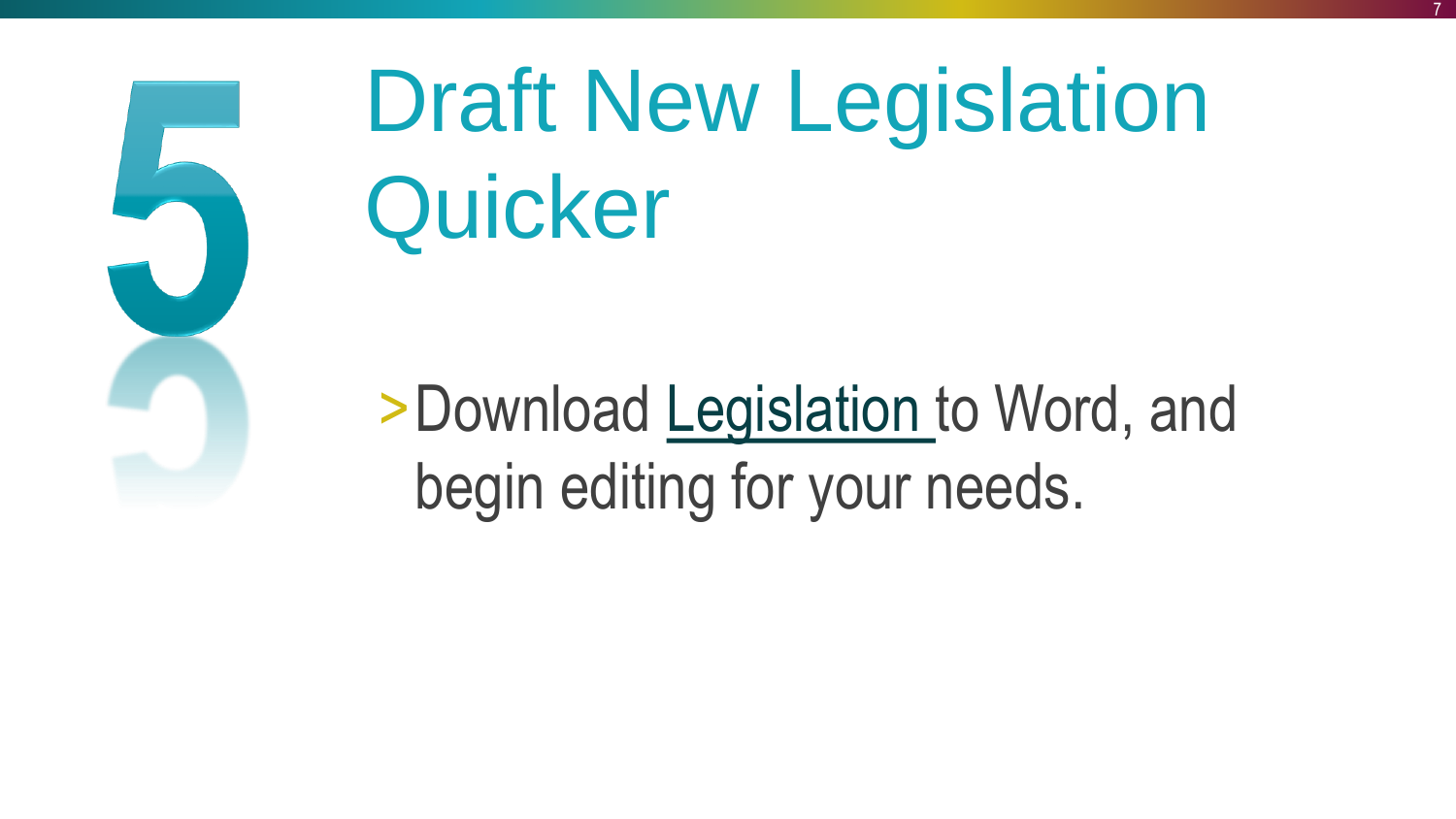

## Export Code to Law Enforcement Software

>The same laws that are in your Code need to be cited and printed on tickets. Use what you have. Don't re-enter the same laws twice.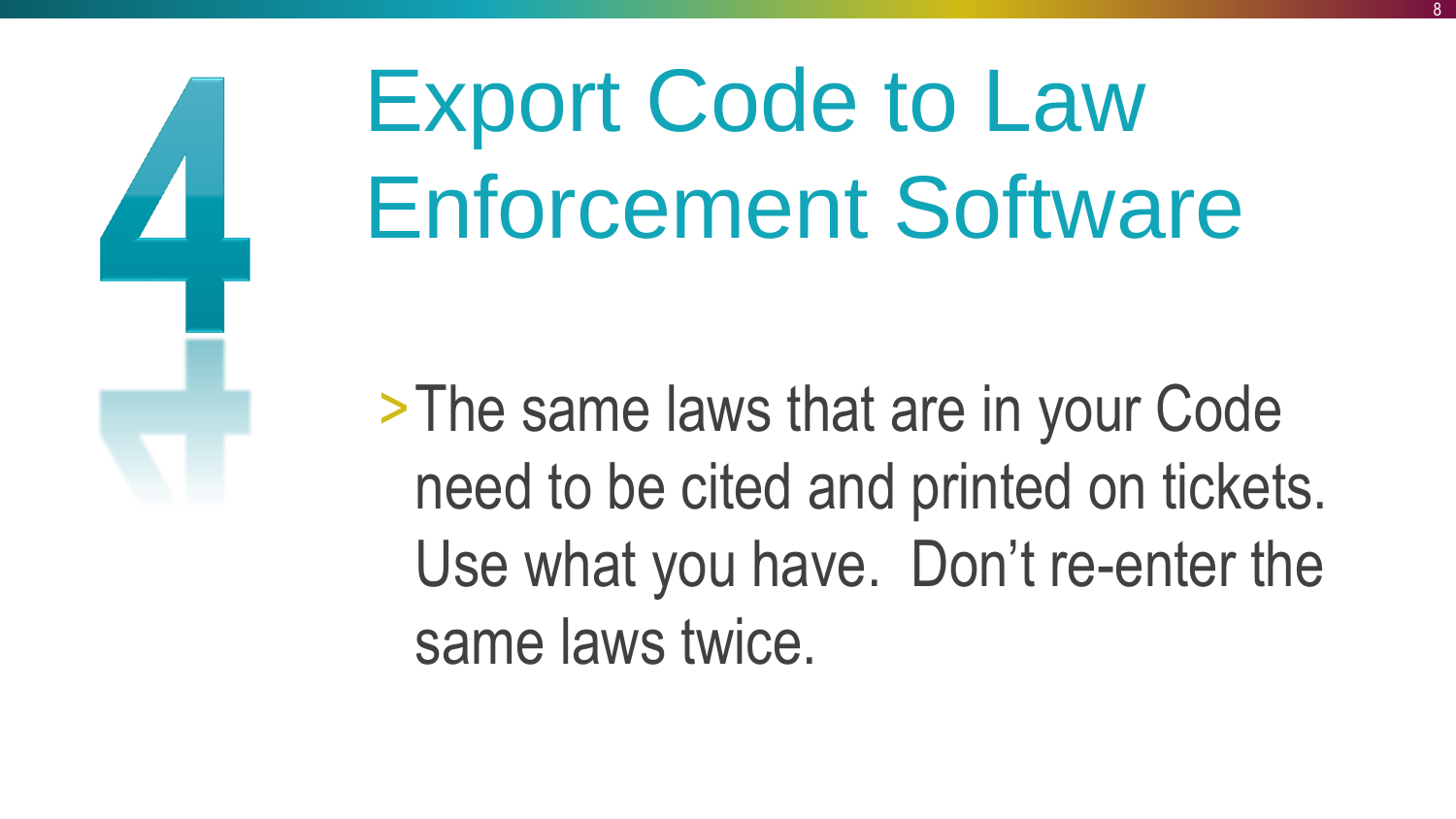

## View Formatted Tables in line in the Code

[>Tables](https://ecode360.com/29302159Z) don't need to be stored at the beginning or end of a chapter.

>Color coding and formatting options bring meaning to tables.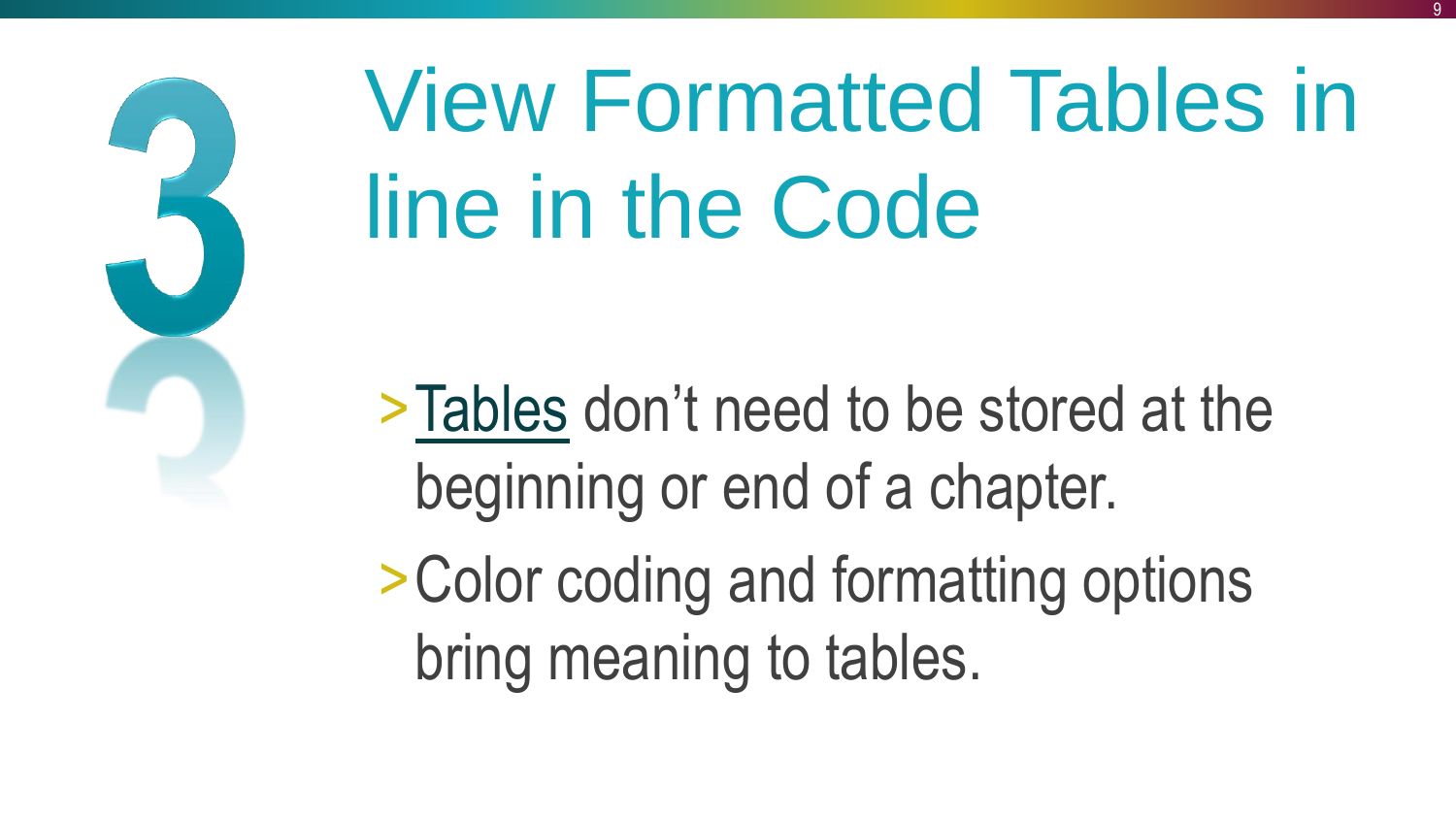

#### A Picture is Worth a Thousand Words

> Zoning documents [in-line](https://ecode360.com/29066716) with [descriptive C](https://ecode360.com/6715108)ode information.

□ §326-3.1 Zone Overviews.

#### **Boulevard Zone Overview**

The primary intent of this zone is to create an attractive entrance and boulevard route into and through the City Center neighborhood, as a transition from the larger Route 146 to the smaller side streets

Along Clifton Country Road, a revitalized streetscape of trees, decorative lighting, landscaped multi-use path and sidewalks will be framed by inviting and attractive architecture. Existing fror parking lots will gradually be transformed into attractive community and economic amenities, from outdoor patios and cafes to well-designed and interesting facades, where each building offers an attractive and inviting view of the ground-floor activities within. From storefront window displays, to outdoor dining areas amidst beautiful landscaping, as one travels from building to building and business to business, there is a continual offering of design elements to engage one's interest.